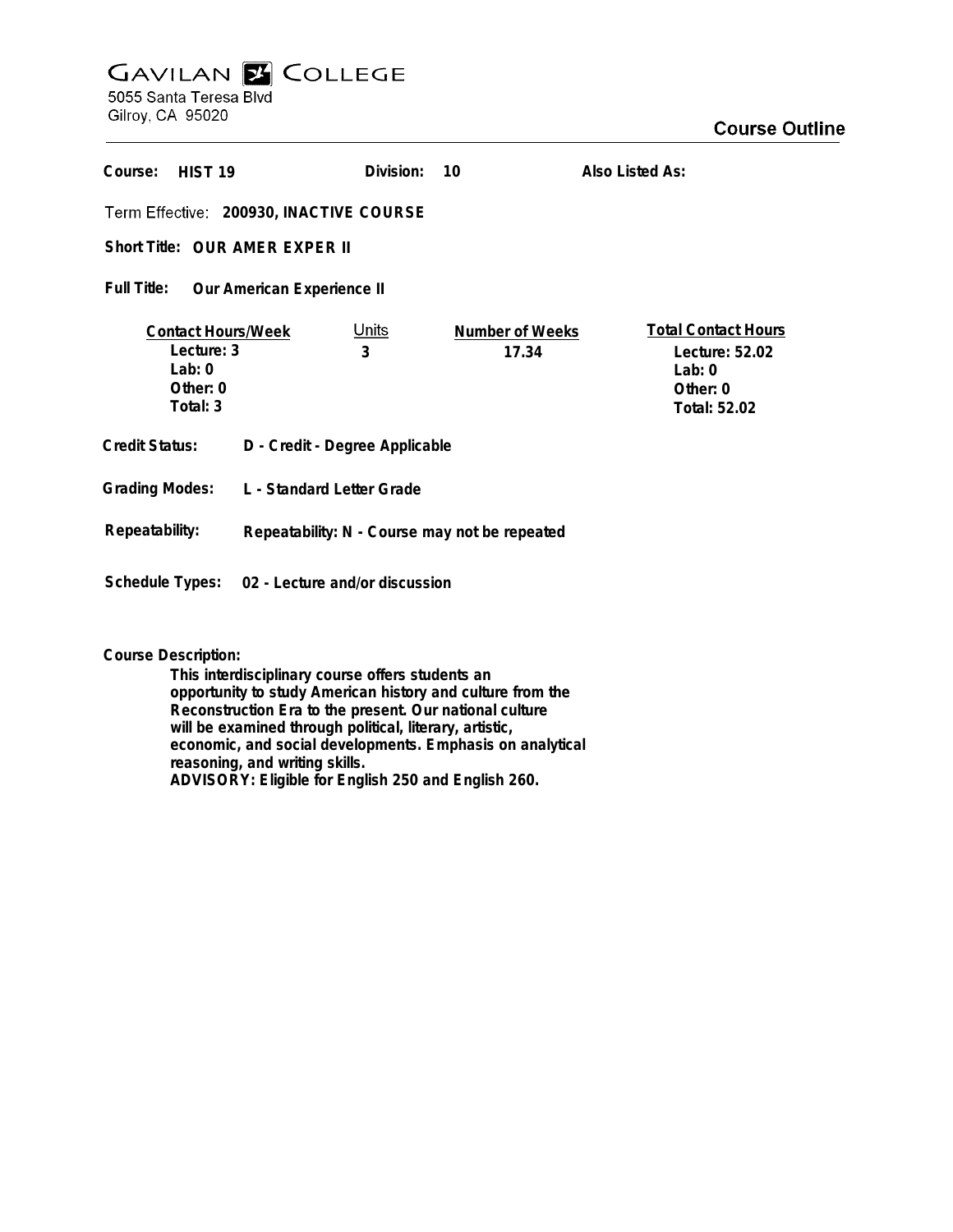**ARTICULATION and CERTIFICATE INFORMATION Associate Degree: GAV C2, effective 198850 GAV D2, effective 198850 CSU GE: CSU C2, effective 198850 CSU D6, effective 198850 IGETC: IGETC 3B, effective 198850 IGETC 4F, effective 198850 CSU TRANSFER: Transferable CSU, effective 198850 UC TRANSFER: Transferable UC, effective 198850**

**PREREQUISITES:**

**COREQUISITES:**

**STUDENT LEARNING OUTCOMES:**

**TOPICS AND SCOPE:**

- **Inactive Course: 12/08/2008**
- **1 1 Early American Theatre**
- **1 The Revival of Poetry**
- **1 Social Consciousness**
- **2 3 Reconstruction By Trial and Error**

**Transformation of the West and South**

- **3 1 The Influence of a New American Music**
- **1 Evolution of the American Motion Picture I**
- **1 Evolution of the American Motion Picture II**
- **4 3 The Machine Age**
- **The City and Everyday Life**

**Gilded Age Politics**

- **5 1 America's Literary Maturation**
- **1 Sinclair Lewis**
- **1 The Golden Age of American Theatre**
- **6 3 The Progressive Era**

**The Quest for Empire**<br> **7** 1 **Fmergence** 

- **7 1 Emergence of Modern American Art**
- **1 John Dos Passos**
- **1 Ernest Hemingway**
- **8 3 America at War**
- **The New Era of the 1920s**
- **9 1 Thomas Wolfe**
- **1 F. Scott Fitzgerald**
- **1 EXAM**
- **10 3 The Great Depression and the New Deal**
- **Diplomacy in a Broken World**<br>11 1 William Faulkner
- 11 1 William Faulkner<br>1 John Steinbeck
- **1 John Steinbeck**
- **1 Growth of American Popular Music**
- **12 3 The Second World War at Home and Abroad**
- **The Cold War and American Politics**
- **13 1 America's Musical Masterpieces**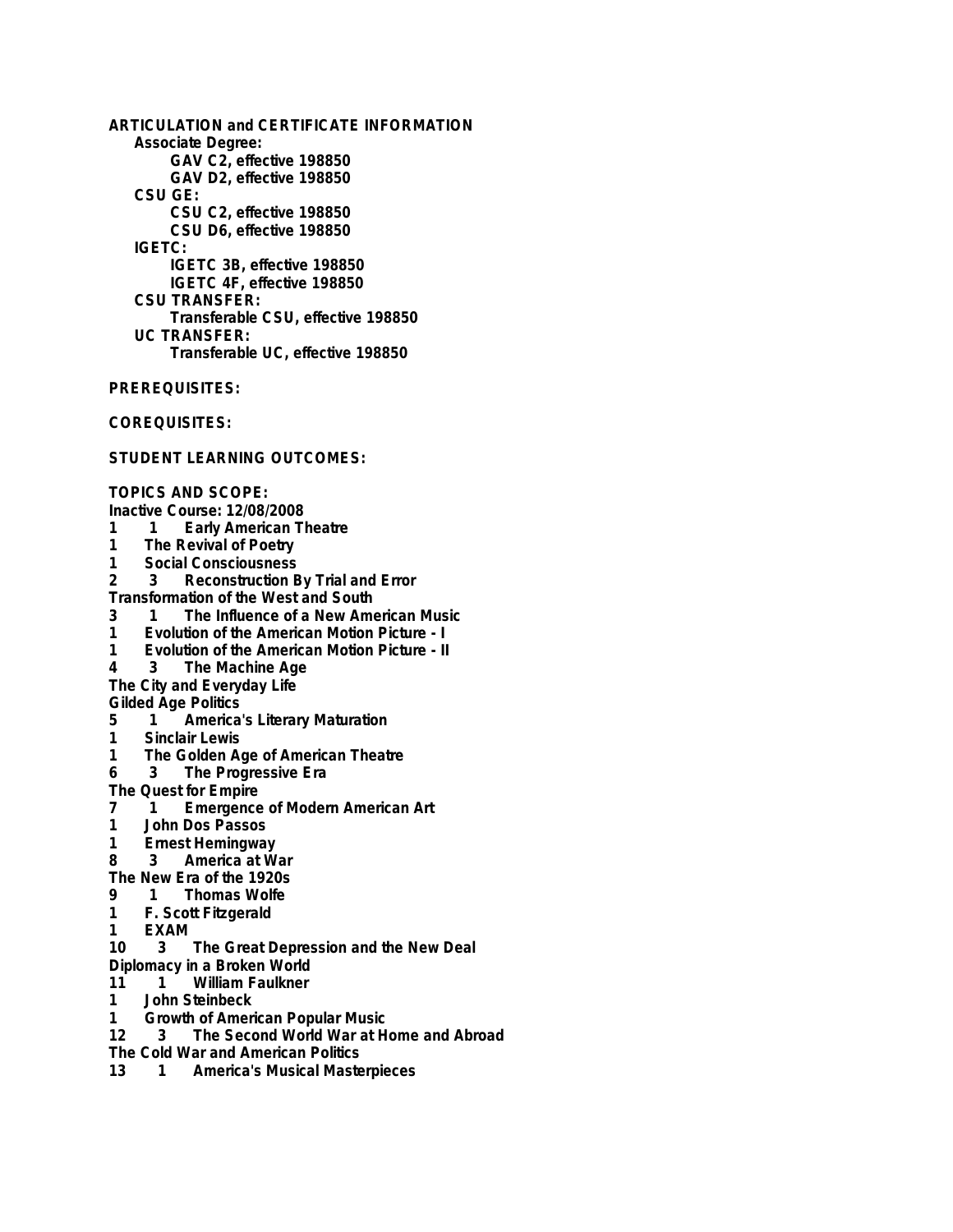- **1 America's Musical Theatre**
- **1 America's Artistic Masterpieces**
- **14 3 An Age of Fragile Concensus**
- **American Society During the Poswar Boom**
- **15 1 Modern American Theatre**
- **1 A Survey of the Modern American Motion Picture**
- **1 A New Literary Generation**
- **16 3 Vietnam and the Cold War; American Foreign Policy**
- **Reform, Radicalism, and Disappointed Expec-**
- **tations 17 1 Contemporary American Writers**
- **1 A View of Modern American Culture**
- **1 Review**
- **18 3 Disillusionment and Economic Uncertainty**
- **A Turn to the Right: American Sine 1981**
- **FINAL EXAM**

**^UExaminations, papers, due dates, etc. will be discussed in class^s.**

**Each week the student will read appropriate chapters and complete assigned exercises commensurate with the one to two ratio, lecture-out-of-class standard.**

**CHAPTER 15: RECONSTRUCTION BY TRIAL AND ERROR, 1865-1877 1) Discuss white northern attitudes toward blacks & black equality; examine the impact of those attitudes on the econstruction process. 2) Explain the divergence between the provisions of Pres. Johnson's Reconstruction plan & its actual operation. 3) Examine the events & forces that affected the development of the congressional reconstruction plan. 4) Cite the major provisions of the 14th Amendment, indicate the reasons for its passage by Congress & explain the compromises embodied in the document. 5) Explain the concept that the Civil War was America's "2nd American Revoluton." 6) Examine & evaluate the means by which white southern Conservatives attempted to egain control in the South, & indicate the outcome of their efforts. 7) Examine & evaluate the Reconstruction experience for blacks. 8) Examine the events & forces that brought a weakening of the northern committment to Reconstruction and an end to the Reconstruction era. CHAPTER 16: TRANFORMATION OF THE WEST AND SOUTH, 1877-1892 1) Characterize each of the frontier societies listed & explain the contributions of each to the economic, social, & cultural transformation of the West: the mineral, timber & oil frontiers; the ranching frontier; & the farming frontier. 2) Explain the expansion of the railroad industry & discuss the impact of this industry on the American economy, perceptions of time & space, technology, business organization, & the relationship between government & business. 3) Analyze & evaluate the policies of the U.S. government toward the western western Indians from the 1850s to the 1890s. 4) Discuss the various forces affecting the lives of southern farmers during the late 19th century, & explain the social & political impact of these forces. 5) 5) Explain the social & political oppression of southern blacks during the late 19th century, & discuss the response of the Supreme Court to this oppression. 6) Discuss the emergence of the southern textile & tobacco industries & assess their impact on southern society. CHAPTER 17 THE MACHINE AGE, 1877-1920 1) Cite the factors related to & resulting from industrialization in**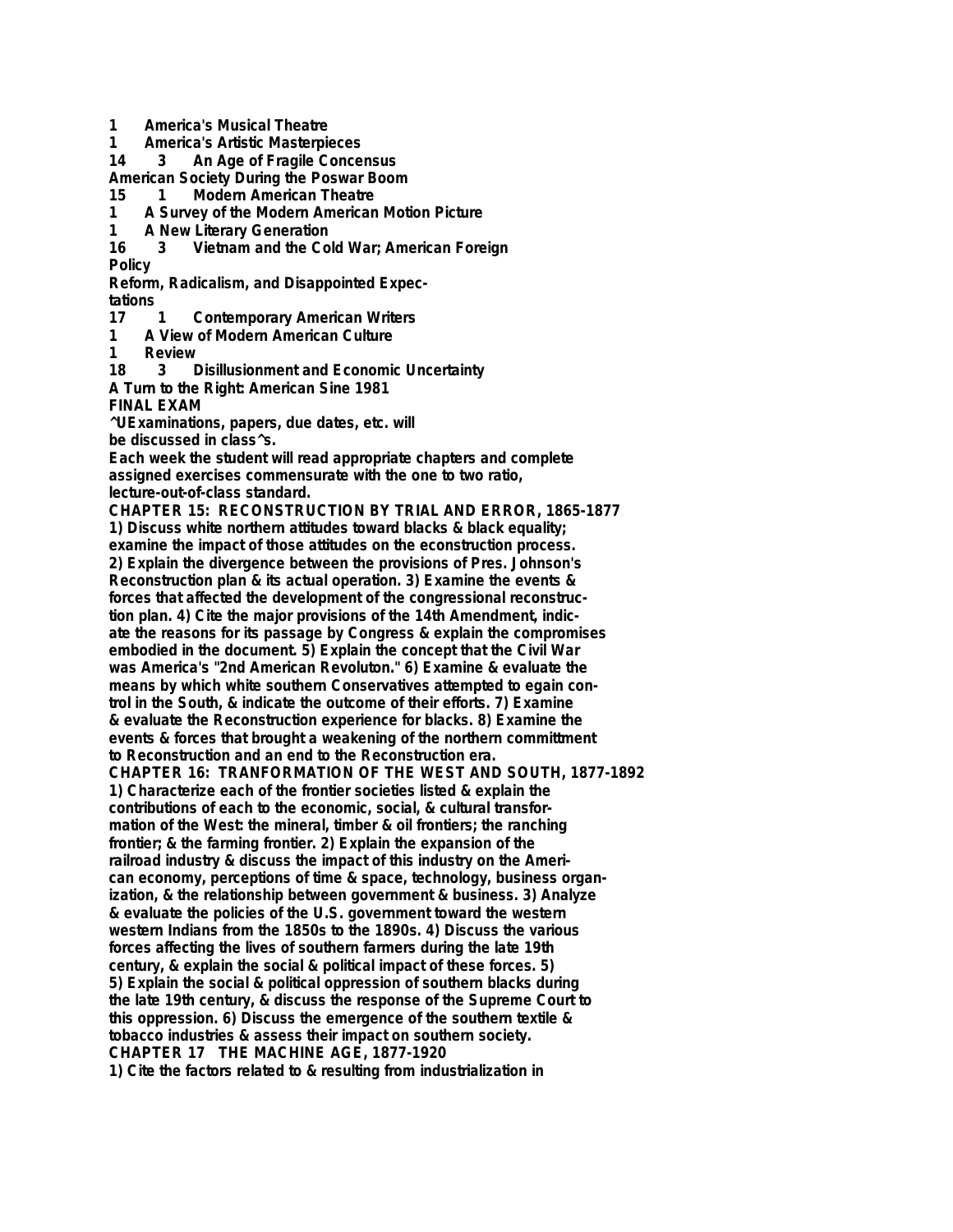**the U.S. 2) Indicate the contributions of Thomas Alva Edison & Henry Ford to industrial development in the U.S. 3) Explain the corporate consolidation movement of the late 19th century. 4) Explain & evaluate the gospel of wealth, Social Darwinism, & Laissez-faire capitalism. Explain the impact of these ideas on workers & on the role of government in society. 5) Discuss & evaluate the ideas & suggested reforms of those who dissented from the ideologies ofthe gospel of wealth, Social Darwinsim, & laissez-faire capitalism. 6) Examine the emergence of the various forms of worker activism in the late 19th century, & discuss the reaction of employers, government, & the public to this activism. 7) Examine the position of women, children, immigrants, & blacks in the work force & in the union movement in the late 19th century.**

**CHAPTER 18 THE CITY AND EVERYDAY LIFE, 1877-1920 1) Identify the physical & social components of the modern American city & discuss the impact of mass transit & industrial growth on these components. 2) Examine the factors responsible for urban growth during the late 19th century. 3) Discuss the similarities & differences between the immigrants during the years between 1880 & 1920 & previous immigrants. 4) Examine the problems associated with American cities of the late 19th century & evaluate the response to those problems. 5) Examine the means by which upward socioeconomic mobility could be achieved in the late 19th century. 6) Examine & evaluate the urban political machine & political bosses of the late 19th century. 7) Discuss the ideological basis of the urban reform movement & explain the successes & failures of the reformers associated with this movement. 8) Defne cultural pluralism & discuss its impact on American society. 9) Discuss the emergence of the consumer society & indicate the extent to which working-class Americans were able to participate in this society. 10) Discuss the characteristics of American literature in the late 19th and early 20th centuries.**

**CHAPTER 19 GILDED AGE POLITICS, 1877-1900 1) Identify the dominant political characteristics of the Guilded Age & explain the factors responsible for the decline of the presidency during this period. 2) Explain the religious & ethnic divisions separating Republicans from Democrats. 3) Examine the progress of the women's suffrage movement during the Gilded Age. 4) Discuss the reasons for farm discontent during the late 19th century. 5) Explain the organizational & ideological development of rural activism from the Grange to the Populist party. 6) Analyze the presidential election of 1896 & explain the political & economic significance of the outcome. CHAPTER 20 THE PROGRESSIVE ERA, 1895-1920 1) Explain the emergence of progressivism & discuss the movement's basic themes. 2) Explain the emergence of the socialist movement, & indicate how it differed from progressivism in terms of ideology, goals, & tactics. 3) Discuss the impact of progressive ideas in education, law, & the social sciences. 4) Explain & evaluate the approaches of blacks & women to the problems they faced during the Progressive era, & discuss the extent to which they were successful in achieving their goals. 5) Explain the relationship between Theodore Roosevelt's political, social & economic beliefs & his approach to the major issues of the day. 6) Indicate the reasons for the break between William Howard Taft & Theodore Roosevelt, & explain the impact of this break on the 1912 election. 7) Examine the similarities & differences between Roosevelt & Woodrow Wilson. Explain & evaluate the reform**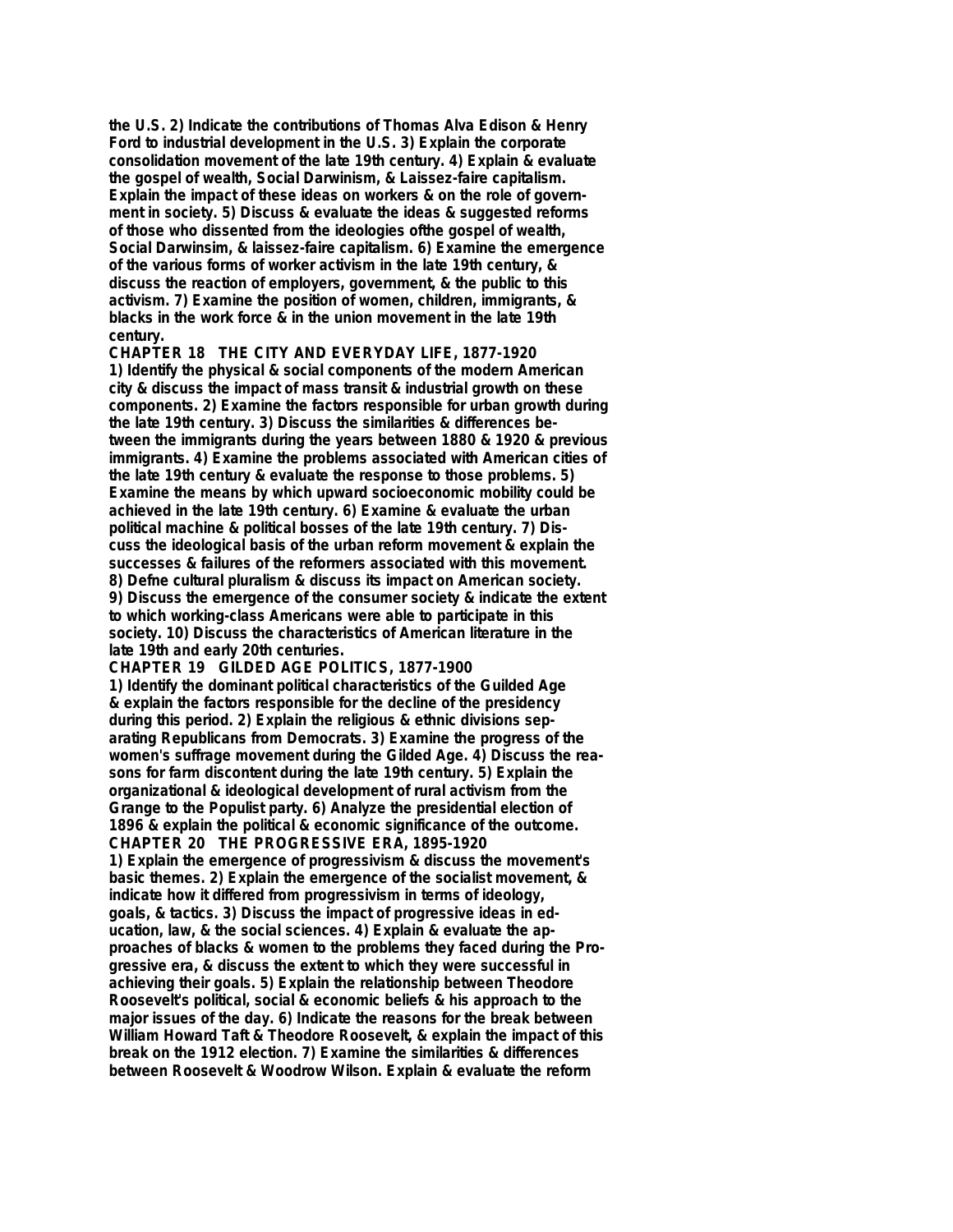**legislation of the Wilson presidency.**

**CHAPTER 21 THE QUEST FOR EMPIRE, 1865-1914**

**1) Examine the sources of American expansionism in the late 19th century. 2) Describe the expansionist vision of William H. Seward & indicate the extent to which this vision had been realized by the late 1880s. 3) Discuss the causes & consequences of the Hawaiian & Venezuelan crises. 4) Explain the causes of the Spanish-American-Cuban-Filipino War & indicate the provisions of the Treaty of Paris. 5) Outline the arguments presented by the antiimperialists in the debate over acquisition of an empire, & explain why the imperialists prevailed. 6) Examine & evaluate American policy toward China, the Phillippines, & Japan in the early 20th century. 7) Examine & evaluate American policy toward the Latin American countries in the early 20th century.**

## **CHAPTER 22 AMERICA AT WAR, 1914-1920**

**1) Discuss Woodrow Wilson's attempts to keep the U.S. out of the 1st World War & explain the ultimate failure of those efforts. 2) Discuss the response of Americans to entry into WW I & indicate the extent to which U.S. participation affected the outcomes of the conflict. 3) 3) Examine the impact of WW I on the federal government, business, organized labor, women, & blacks. 4) Explain & evaluate the record of the Wilson administration concerning civil liberties during & after the war. 5) Explain the differences & similarities between Wilsonianism & the provisions of the Treaty of Versailles. 6) Examine the debate over ratification of the Treaty of Versailles & explain the Senate's rejection of the treaty.**

## **CHAPTER 23 THE NEW ERA OF THE 1920S**

**1) Indicate the nature & extent of reform legislation during the decade of the 1920s. 2) Examine the political, social & economic characteristics of the Harding & Coolidge administrations. 3) Explain the emergence & expansion of the consumer society & describe the social & economic impact of consumerism on Americans, their institutions & their values. 4) Examine the changes taking place in the position & attitudes of women & blacks in American society during the 1920s, & discuss the characteristics of their lives in the U.S. 5) Indicate the factors that caused increased Mexican & Puerto Rican immigration during the 1920s, & discuss the characteristics of their lives in the U.S. 6) Examine the emergence of the Ku Klus Klanners, nativists, & religious fundamentalists, & discuss their impact on American society in the 1920s. 7) Examine & evaluate the emergence of experimental movements in American literature, art, & music during the 1920s. 8) Discuss the significance of the presidential election of 1928. CHAPTER 24 THE GREAT DEPRESSION AND THE NEW DEAL, 1929-1941 1) Explain the underlying & immediate causes of the Great Depression. 2) Discuss the impact of the Depression on the American economic system as well as on city dwellers, farmers, marriage patterns, & family life. 3) Explain & evaluate the Hoover administration' attempts to deal with the economic & human crises posed by the Depression. 4) Examine the issues & personalities & explain the outcome of the 1932 election. 5) Explain the theoretical basis for the legislative enactments of the First New Deal (1933-1935), & evaluate the effectiveness of the First New Deal in solving the problems of the Depressions. 6) Explain the criticisms leveled against the New Deal from the political right & the political left, & discuss the alternatives proposed. 7) Explain the theoretical basis for the legislative enactments of the**